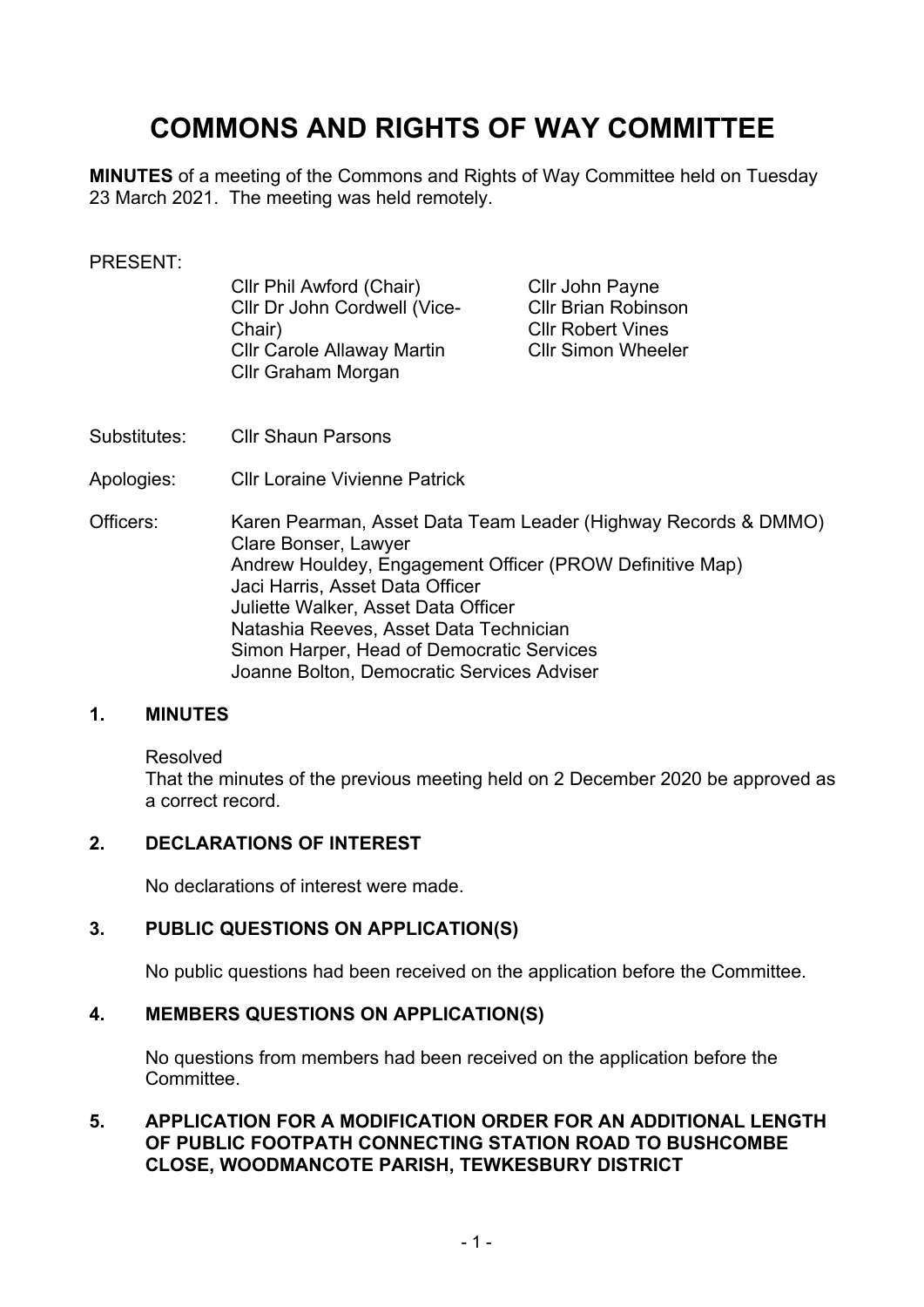- 5.1 Jaci Harris, Asset Data Officer, gave a detailed presentation to the Committee aided by a PowerPoint presentation, which included photographs of the claimed route under consideration. *(For information: A copy of the presentation slides has been uploaded to the Council's website*.)
- 5.2 The Committee considered the application for a Definitive Map Modification Order (DMMO) for the claimed route located in the Parish of Woodmancote, Tewkesbury District. The claimed route was shown running between points A and B, on the Plan attached at Appendix JH2 to the report. The path ran for a length of approx. 77m connecting two public highways Station Road and Bushcombe Close.
- 5.3 The Committee was informed that the DMMO application was formally submitted on 12 June 2006 by Mrs Spragg ('the applicant'). A total of 5 Public Path Evidence Forms (PPEFs) were completed by 5 individual members of the public in support of the application dating back to 1960 on foot.
- 5.4 The Asset Data Officer explained that Bushcombe Close was a development of 20 bungalows for which planning permission was secured by Leckhampton Estates Ltd in 1959. She explained that her report showed that a footpath was conveyed by the developer for use by the purchasers of properties in Bushcombe Close. Land Registry did not however record any unregistered land in the vicinity of the claimed way so it was reasonable to infer that it had been incorporated over the years into the curtilage of adjacent properties.
- 5.5 The Asset Data Officer drew the Committee's attention to Appendix JH3a, which showed the land owned by the various properties in the vicinity of the claimed way. She referred to two planning applications that had been submitted by the owners of two adjacent properties to the clamed path. The owners of the property 'Waterside' (situated adjacent to Point A and abutting Station Road) received planning permission in 1992 for a two storey extension to provide enlarged living accommodation. The property No. 11 Bushcombe Close (situated behind Waterside near to Point B), received planning permission in 2016 for front and rear extensions, loft conversion and vehicle access and drive. Both planning applications had subsequently been implemented.
- 5.6 The Asset Data Officer presented a series of photos of the claimed path taken on 29 June 2006 - shortly after the DMMO was received, and also on 10 November 2020. The photos showed that the claimed path had been inaccessible at Point A Station Road in 2006 and 2020. The photos also demonstrated that between 2006 and 2020 at Point B Bushcombe Close there had been encroachment of the claimed path over the years, following alterations made to a driveway; the path was now completely inaccessible.
- 5.7 The Committee was informed that the applicant had given two reasons for submitting the DMMO application. The first reason was due to a planning application, submitted by the owners of Beldon House (situated north of the claimed path). The applicant had stated that *'the owners of Beldon House intended to use the footpath which they do not own, for access to a new bungalow in their back*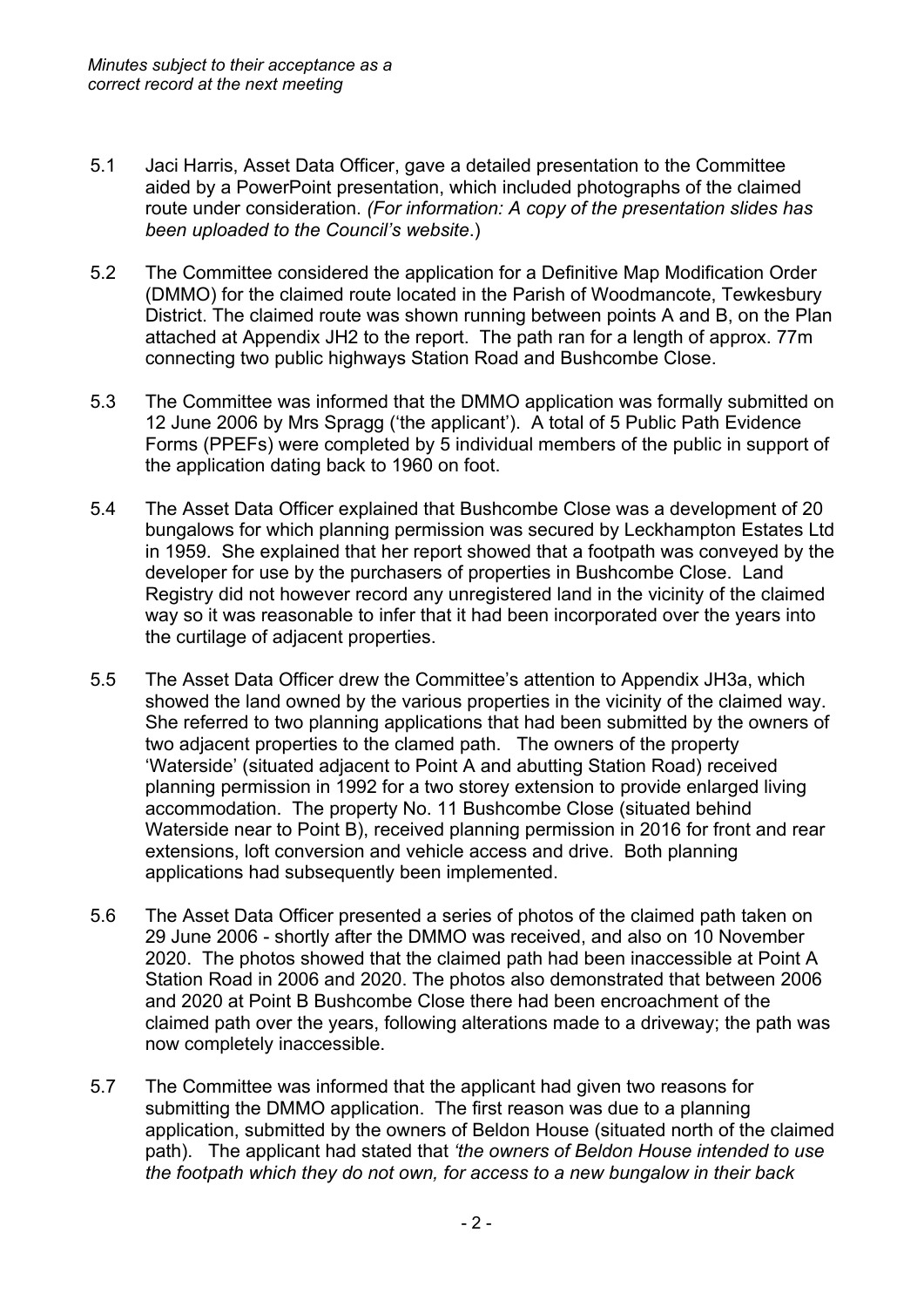*garden'*. The Asset Data officer confirmed that the planning permission for Beldon House had been approved but not implemented to date. She added that Mr Parkin of Beldon House had in his landowner's evidence form refuted the allegation. He had appended a statement explaining that he purchased 14ft of a surplus 18ft of land to the rear of and between the properties; Grayswood, Beldon House and Greenhills on Bushcombe Lane and Waterside on Station Road directly from the developer in 1963. That had left a 4ft strip of land which the developers were obliged to retain for the footpath in accordance with the deeds of the Bushcombe Close properties. The Asset Data Officer reported that it would not therefore constitute a 'bringing into question' or challenge of the public's right to use the path.

- 5.8 The second reason for the DMMO application was that the local residents of Bushcombe Close (situated parallel to the claimed path), were concerned about the absence of a pavement along the lane and the impact this was having on pedestrian safety.
- 5.9 The Committee was informed that documents such as Inclosure Award 1847, the Tithe Map 1839, Finance Act Map 1910, the first, second and third edition 25" County Series Ordnance Survey Maps and the papers relating to the survey of public paths under the National Parks and Access to the Countryside Act 1949 were inspected. None however showed any indication of the claimed path.
- 5.10 The Asset Data Officer referred to Appendix JH5a-d, which showed a copy of the first three pages of the conveyance and plan for Plot No. 11 Bushcombe Close. The conveyance had been submitted by the applicant of 18 Bushcombe Close who had advised that the conveyance had formed part of the deeds to her house. A check with the Land Registry of the titles of 8 of the original bungalows revealed similar records of conveyances between Leckhampton Estates Ltd and the original purchasers of properties in 1960. The Asset Data Officer informed the Committee that it could be inferred from the wording of the conveyance that the rights, easements and restrictive covenants conveyed to the purchasers of Plot No.11, were similarly conveyed to the other 19 purchasers of properties within the Bushcombe development.
- 5.11 The Committee was informed that the1960 conveyance referenced two separate footpaths; both of which were set out by the developer. The Asset Data Officer drew the Committee's attention to Appendix JH5c which showed the plan that accompanied the conveyance for Plot No. 11 Bushcombe Close. She explained that the alignment of the footpath shown on the plan was consistent with the route of the claimed path. The wording of the conveyance indicated that the path was provided for use by the purchasers of the 20 properties within the Bushcombe Development, and for which they were required to share the ongoing maintenance costs, and therefore it was a private easement of a footpath. A statement made by the applicant corroborated this when she said '*The footpath was clearly assured by Leckhampton Estates in favour of each and every one of the future owners of their development site in Bushcombe Close in the first instant of perpetuity*'.
- 5.12 The Committee noted that the second footpath was referenced in point 4 of the conveyance as follows: '*The Vendors hereby covenant with the Purchasers that*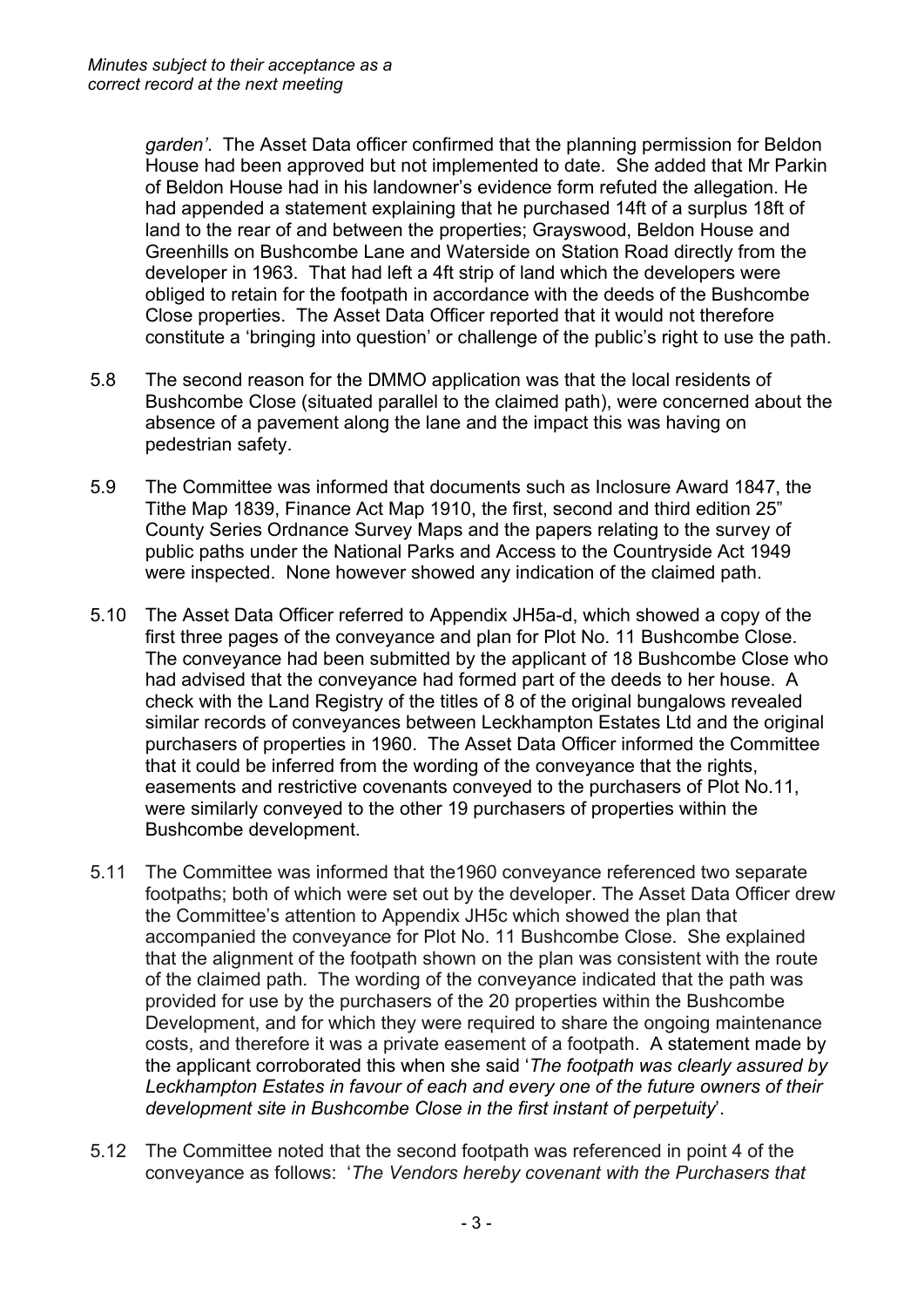*they will make up the road and footpath on which the land shown edged red on the plan annexed hereto abuts to the standard required for adoption by the local authority'*. The Asset Data Officer explained that the annexed plan described had not been submitted. However, Gloucestershire County Council had within its records a Stopping up Order of 25 January 1960 executed under the Town and Country Planning Act 1947 permitting the diversion of Public Footpath AWO12 in Woodmancote. The Order specified that *'the new highway shall be provided in accordance with the reasonable requirements of the County Council of Gloucester by Leckhampton Estates Limited'*. Further *'The cost of providing the new highway shall be paid by the said Leckhampton Estates Limited'*. Parts I & II of THE SCHEDULE, described the 'Highway to be Stopped Up' and 'The New Highway' as a footpath*.* She added that the Order Plan at Appendix JH6 showed the new footpath running along the length of Bushcombe Close. It was therefore reasonable to suggest that the Order appeared to be the 'footpath' noted under point 4 of the conveyance for which the developer would initially be responsible for setting out to a certain standard before its adoption by the local authority on behalf of members of the public.

- 5.13 The Committee was informed that in a letter dated 29 June 2006, Mr Quirk of No. 11 Bushcombe Close had advised that his deeds and the deeds of the other owners of properties along Bushcombe Close had said that the path should be maintained by the owners. Mr Quirk also advised in his letter that no one had used the path in 36 years as it was now narrow due to the houses along Bushcombe Close encroaching onto it.
- 5.14 The Asset Data Officer emphasised that whilst the claimed path had been set out by the developer, it was not clear as to whom the landowner was. A Public Rights of Way – Landowner Evidence Form (Claimed Path) was sent out with a covering letter dated 1 February 2007 to the affected and abutting householders. The Committee noted that the purpose of the evidence form was not to record evidence of use of the claimed path, but for the landowner to declare any overt action to show their lack of intention to dedicate the path.
- 5.15 It was reported that a total of 5 responses were received. Questions contained within the evidence form included: *'Does the route go onto your land?'* All but one responded *'Yes'*. *'Do you believe this way to be public?'* All 5 responded *'No'*. *'Have you seen or been aware of anyone using the path?'* All but one responded *'No'.* The owner that responded *'Yes'* said it was closed by 'Waterside' in the late 1970's. *Have you required people to ask permission?'* All responded *'No'*. *'Have you stopped anyone from using the path?'* All responded *'No'*. *'Have you told anyone that the path is private*?' All responded *'No'. 'Have you ever erected signs stating that the way is private?'* All responded *'No'*. *'Have you ever obstructed the way?'* All responded *'No'.*
- 5.16 The Asset Data Officer explained that if the public's use of the path had not been 'brought into question' or challenged by the landowner, as was the case, then Section 69 of the Natural Environment and Rural Communities Act 2006 (NERC)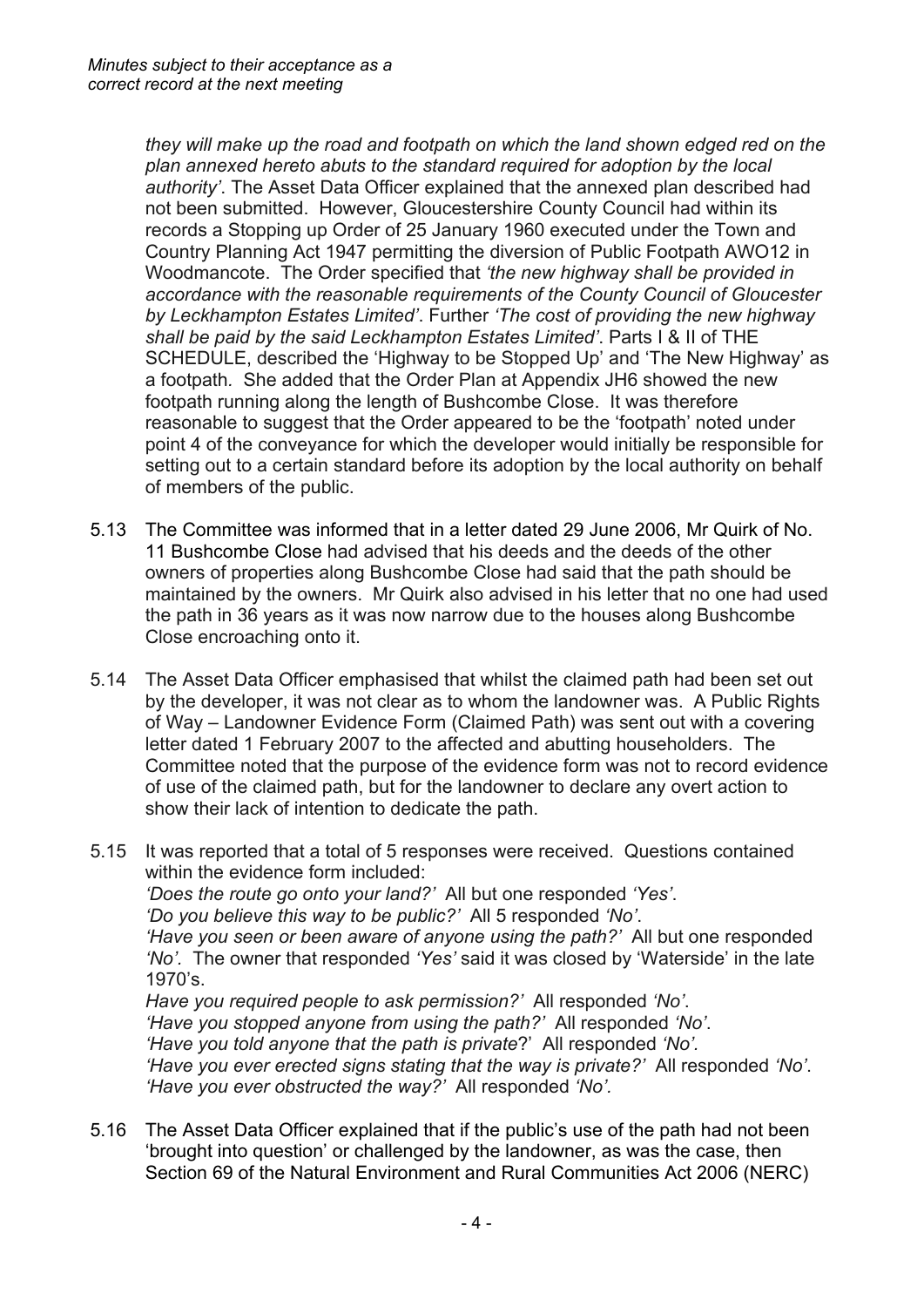provided that the date of the application could be used in accordance with paragraph 1 of Schedule 14 to the Wildlife & Countryside Act 1981. The user evidence would therefore be assessed over the 20 year qualifying period 1986 – 2006.

- 5.17 The Asset Data Officer drew the Committee's attention to the bar chart of user evidence between the years 1986-2006 at Appendix JH7. She reported that the applicant had answered *'No'* to the question 2 of the PPEF: '*Have you used the above path?'* Consequently whilst the detail supplied by the applicant was useful background information, the applicant's PPEF could not be included in the overall number of claimed users of the path.
- 5.18 The Asset Data Officer advised the Committee that there was no statutory minimum level of user required to show sufficient use to raise a claim of statutory dedication. However, when considering sufficiency of user, in the case law *R. v. SSETR (ex p. Dorset) [1999]* the judge considered that although the evidence within five user evidence forms was truthful, it was insufficient to satisfy the statutory test. It followed therefore that the user evidence of the remaining 4 individuals would also fail.
- 5.19 The Asset Data Officer explained that when analysing the user evidence she found that it had failed 3 further aspects of the statutory test. The first was that the length of the claimed use of the path by the remaining 4 individuals over the statutory qualifying period 1986-2006, fell short of the required 20 years necessary for a claim of statutory presumed dedication. The 4 individuals claimed use of the path from 1960/ 1961, i.e. the start of the development and continued for at most 12 years until 1972, when alternative paths in the vicinity were being favoured over the claimed path. Its lack of use therefore resulted in it being incorporated into adjacent gardens.
- 5.20 The second aspect of the statutory test the evidence failed on was that use must be 'by the public'. The Asset Data Officer made reference to an extract of a report by Ross Crail, Barrister for the 'Rights of Way Law Review' which specified that '*users need not come from all over the country; but that they must represent a wider cross-section of the public than just the owners or occupiers of nearby properties and their visitors'.* It was noted that the 4 remaining individuals who supplied PPEFs all lived in Bushcombe Close. Any use of the path therefore by individuals living in Bushcombe Close would be by a means of a private easement or right, thus not meeting the criteria of use 'by the public'.
- 5.21 The Asset Data Officer explained that a third aspect of the statutory test the evidence failed on was that for a claim to give rise to a presumption of dedication, user must be 'as of right', without force, secrecy or permission. A private right to use this path was conveyed by the developer, Leckhampton Estates Ltd, to all purchasers of properties within the Bushcombe Development for which they all had to contribute towards its maintenance. The four individuals all stated that they had been given permission. Consequently the private easement for the footpath running alongside No.11 Bushcombe Close which corresponded with the claimed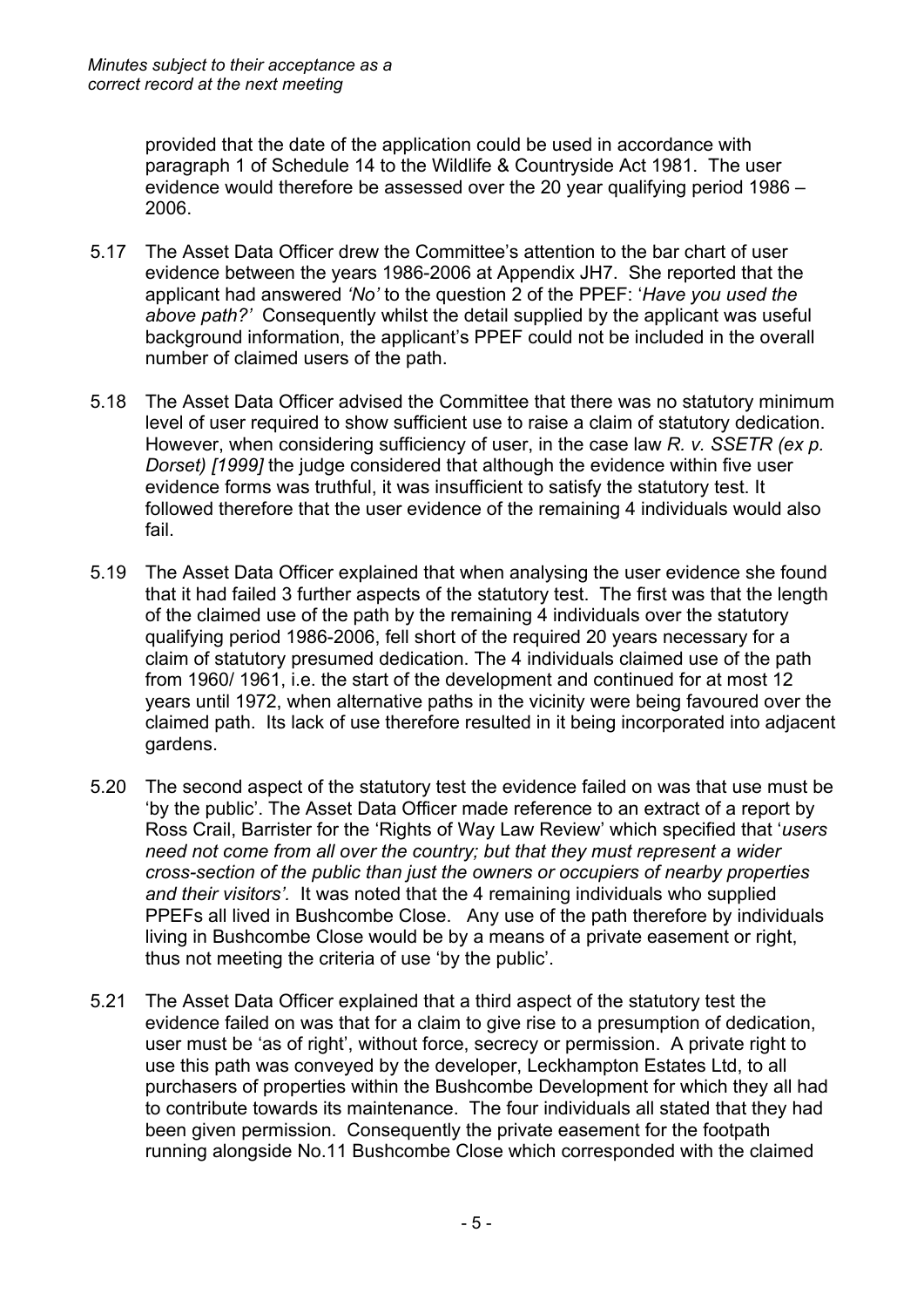path within the conveyance thus had the affect of failing the 'as of right' test because use was by private easement a form of permission and thus 'by right'.

- 5.22 The Committee was informed that where an application failed the test for statutory dedication under Section 31 of the Highways Act 1980, consideration may be given to whether rights had been dedicated at common law. The Asset Data Officer advised that the application must fail at common law because the 1960 conveyance granted an easement to the householders to use the claimed path. Their use was therefore with a form of permission thus 'by right'. As such there could be no implied dedication of the claimed route at common law.
- 5.23 In concluding her presentation, the Asset Data Officer advised members of the Committee that if they agreed that on the balance of probabilities, the claimed path could not reasonably be alleged to subsist by statutory or inferred dedication then they should direct that no order be made to record the claimed route as a public footpath. The recommendation therefore was that no Order be made to add the claimed footpath to the legal record of public rights of way on the basis that the user evidence failed to meet the required criteria of the Section 31 Highways Act 1980 statutory test and at common law.
- 5.24 In response to a question, the Asset Data officer confirmed that point 2 of the 1960 conveyance at Appendix JH5a, referred to 'said plots' as opposed to 'sold plots' as she had stated during her presentation.
- 5.25 Having considered all of the information before it, the Committee

### Resolved that;

No Order be made to add the claimed footpath to the legal record of public rights of way on the basis that the user evidence failed to meet the required criteria of the Section 31 Highways Act 1980 statutory test and at common law.

## **6. PUBLIC QUESTIONS - ABOUT THE MATTERS WHICH ARE WITHIN THE POWERS AND DUTIES OF THE COMMITTEE**

No public questions had been received on matters which were within the powers and duties of the Committee.

### **7. MEMBERS' QUESTIONS - ABOUT THE MATTERS WHICH ARE WITHIN THE POWERS AND DUTIES OF THE COMMITTEE**

No written questions from members had been received on matters which were within the powers and duties of the Committee.

### **CHAIR**

Meeting concluded at 10.50 am